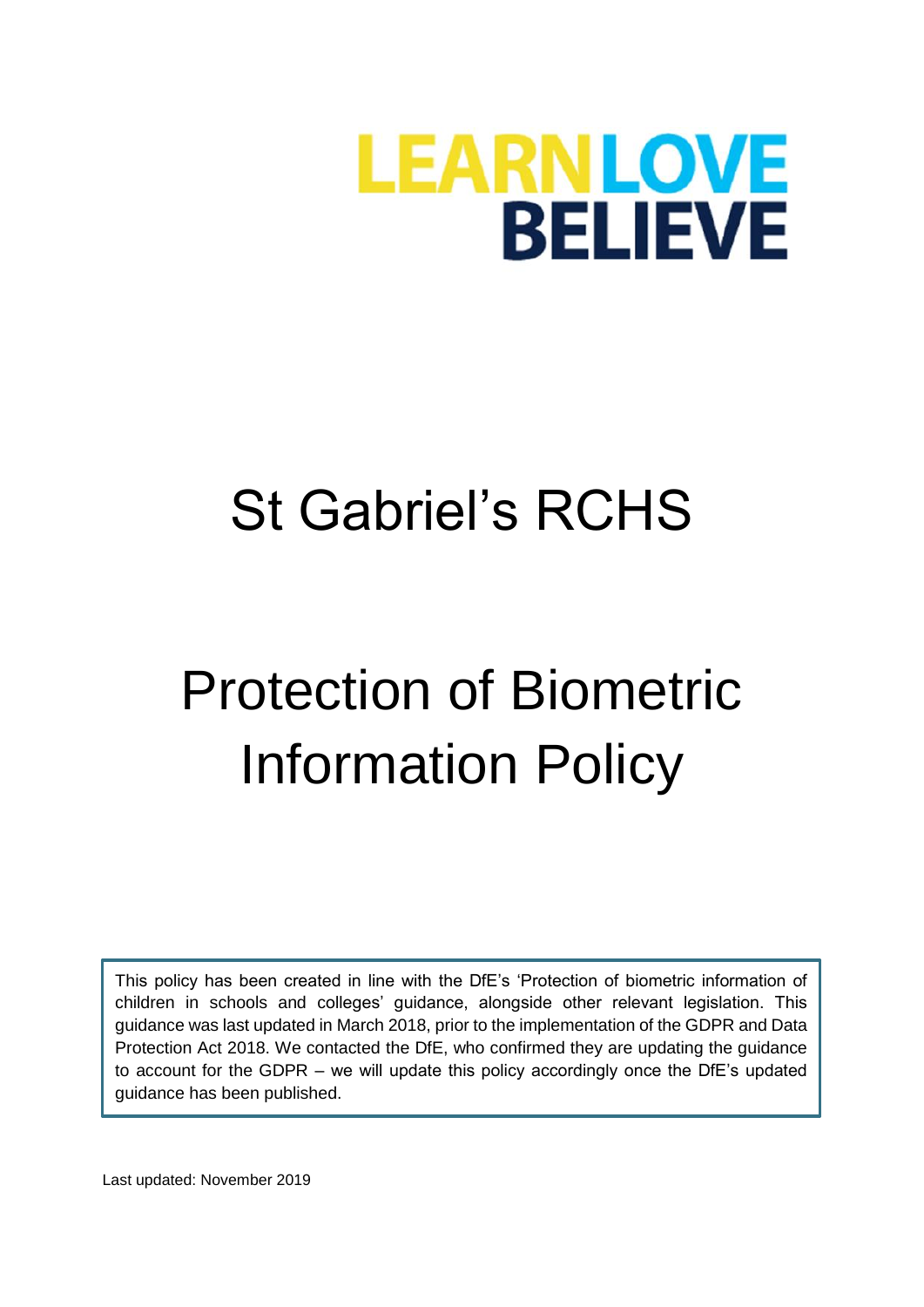#### Contents:

[Statement of intent](#page-2-0)

- 1. [Legal framework](#page-3-0)
- 2. [Definitions](#page-3-1)
- 3. [Roles and responsibilities](#page-4-0)
- 4. [Data protection principles](#page-4-1)
- 5. [Data protection impact assessments \(DPIAs\)](#page-4-2)
- 6. [Notification and consent](#page-5-0)
- 7. [Alternative arrangements](#page-7-0)
- 8. [Data retention](#page-7-1)
- 9. [Breaches](#page-8-0)
- 10. [Monitoring and review](#page-8-1)

Appendices

[Parental Consent Form for the use of Biometric Data](#page-9-0)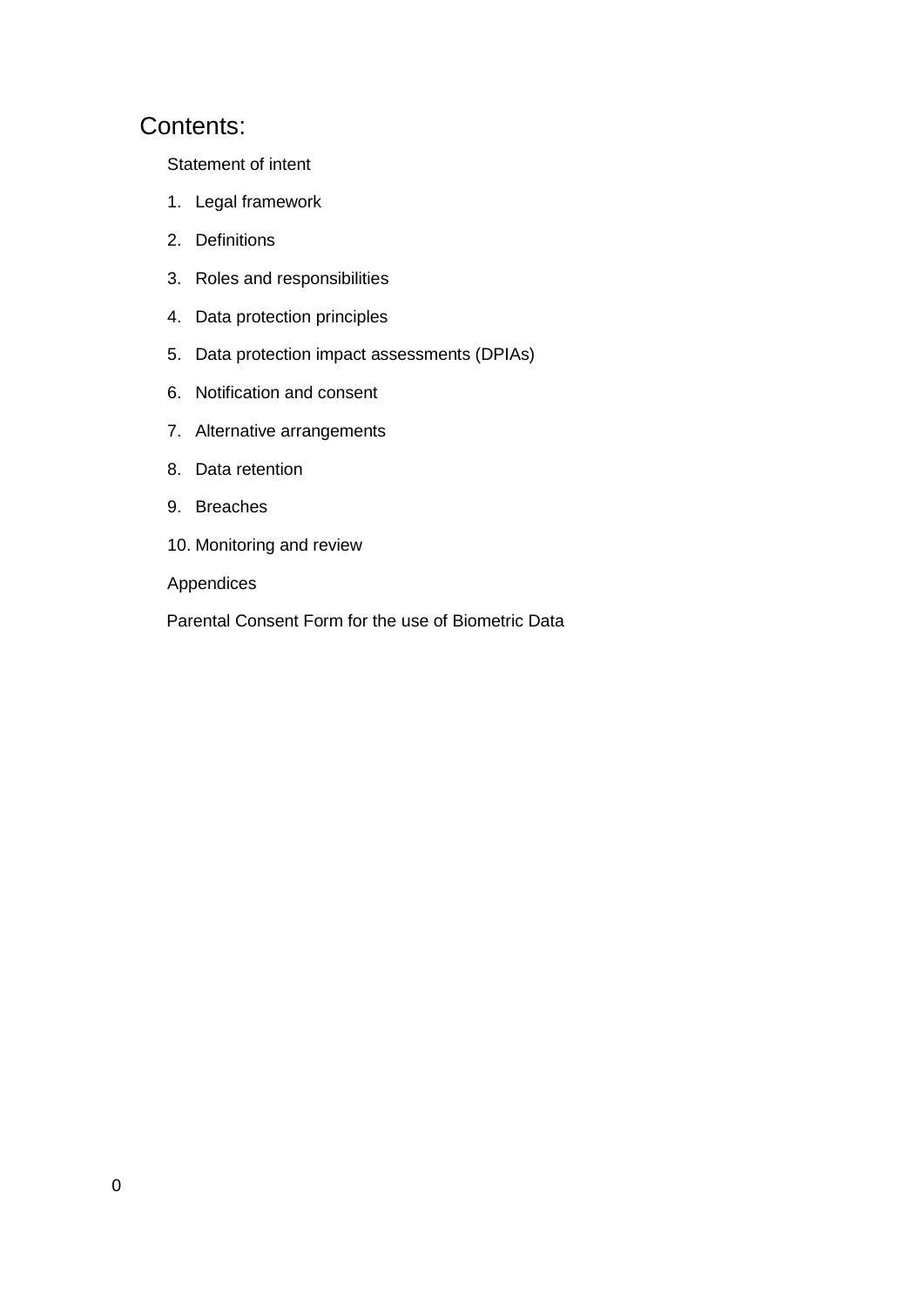#### <span id="page-2-0"></span>Statement of intent

St Gabriel's RCHS is committed to protecting the personal data of all its pupils and staff, this includes any biometric data we collect and process.

We collect and process biometric data in accordance with relevant legislation and guidance to ensure the data and the rights of individuals are protected. This policy outlines the procedure the school follows when collecting and processing biometric data.

Signed by:

Headteacher Date:

Chair of governors Date:

1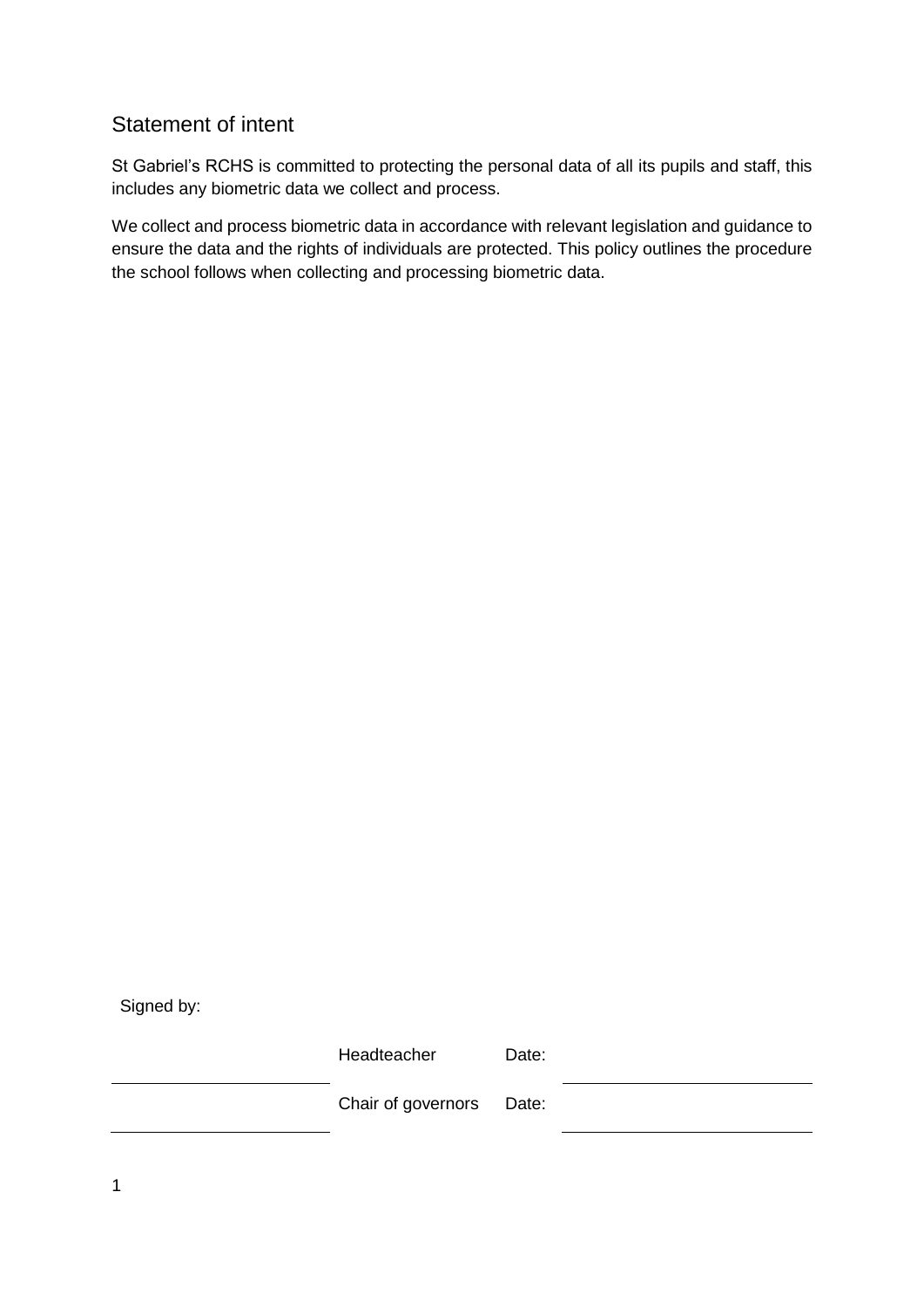#### <span id="page-3-0"></span>**1.** Legal framework

- 1.1. This policy has due regard to all relevant legislation and guidance including, but not limited to, the following:
	- Protection of Freedoms Act 2012
	- Data Protection Act 2018
	- General Data Protection Regulation (GDPR)
	- DfE (2018) 'Protection of biometric information of children in schools and colleges'
- 1.2. This policy operates in conjunction with the following school policies:
	- Data Protection Policy
	- Records Management Policy
	- Data and E-Security Breach Prevention and Management Plan

#### <span id="page-3-1"></span>**2.** Definitions

- 2.1. Biometric data: Personal information about an individual's physical or behavioural characteristics that can be used to identify that person, including their fingerprints, facial shape, retina and iris patterns, and hand measurements.
- 2.2. Automated biometric recognition system: A system which measures an individual's physical or behavioural characteristics by using equipment that operates 'automatically' (i.e. electronically). Information from the individual is automatically compared with biometric information stored in the system to see if there is a match in order to recognise or identify the individual.
- 2.3. Processing biometric data: Processing biometric data includes obtaining, recording or holding the data or carrying out any operation on the data including disclosing it, deleting it, organising it or altering it. An automated biometric recognition system processes data when:
	- Recording pupils' biometric data, e.g. taking measurements from a fingerprint via a fingerprint scanner.
	- Storing pupils' biometric information on a database.
	- Using pupils' biometric data as part of an electronic process, e.g. by comparing it with biometric information stored on a database to identify or recognise pupils.
- 2.4. Special category data: Personal data which the GDPR says is more sensitive, and so needs more protection – where biometric data is used for identification purposes, it is considered special category data.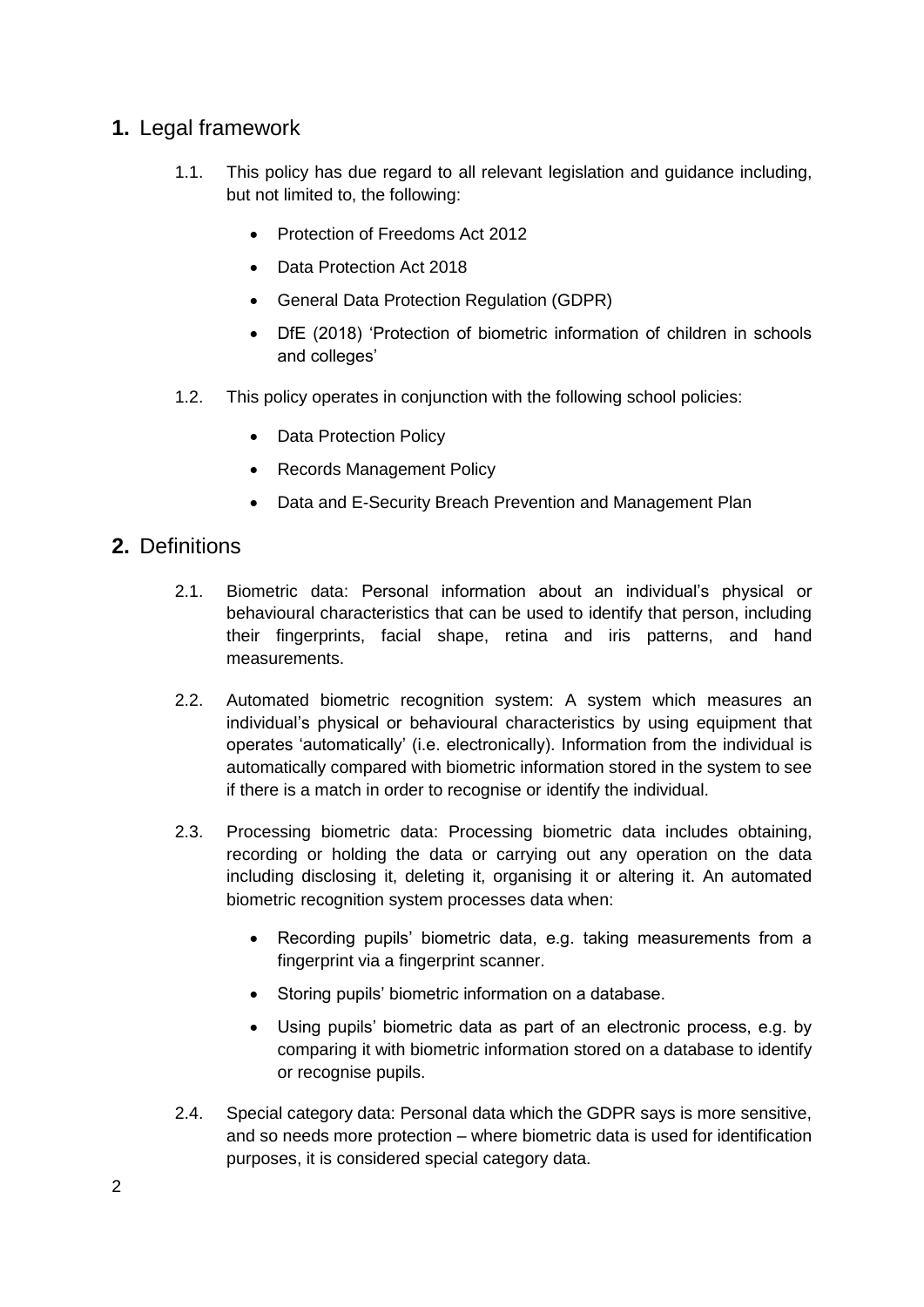#### <span id="page-4-0"></span>**3.** Roles and responsibilities

- 3.1. The governing board is responsible for:
	- Reviewing this policy on an annual basis.
- 3.2. The headteacher is responsible for:
	- Ensuring the provisions in this policy are implemented consistently.
- 3.3. The data protection officer (DPO) is responsible for:
	- Monitoring the school's compliance with data protection legislation in relation to the use of biometric data.
	- Advising on when it is necessary to undertake a data protection impact assessment (DPIA) in relation to the school's biometric system(s).
	- Being the first point of contact for the ICO and for individuals whose data is processed by the school and connected third parties.

#### <span id="page-4-1"></span>**4.** Data protection principles

- 4.1. The school processes all personal data, including biometric data, in accordance with the key principles set out in the GDPR.
- 4.2. The school ensures biometric data is:
	- Processed lawfully, fairly and in a transparent manner.
	- Only collected for specified, explicit and legitimate purposes, and not further processed in a manner that is incompatible with those purposes.
	- Adequate, relevant and limited to what is necessary in relation to the purposes for which they are processed.
	- Accurate and, where necessary, kept up-to-date, and that reasonable steps are taken to ensure inaccurate information is rectified or erased.
	- Kept in a form which permits identification of data subjects for no longer than is necessary for the purposes for which the personal data are processed.
	- Processed in a manner that ensures appropriate security of the information, including protection against unauthorised or unlawful processing and against accidental loss, destruction or damage, using appropriate technical or organisational measures.
- 4.3. As the data controller, the school is responsible for being able to demonstrate its compliance with the provisions outlined in 4.2.

<span id="page-4-2"></span>**5.** Data protection impact assessments (DPIAs)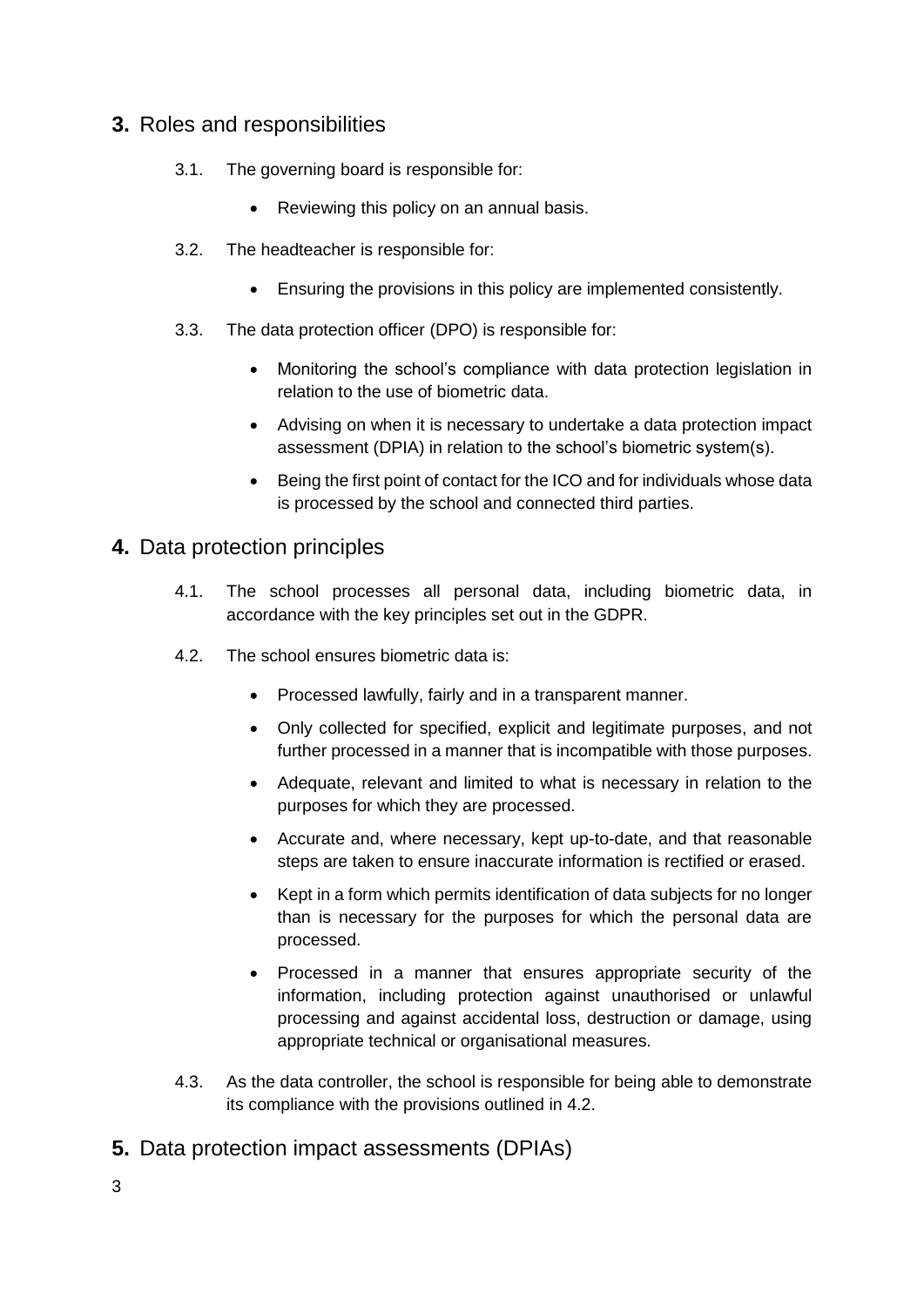- <span id="page-5-0"></span>5.1. Prior to processing biometric data or implementing a system that involves processing biometric data, a DPIA will be carried out.
- 5.2. The DPO will oversee and monitor the process of carrying out the DPIA.
- 5.3. The DPIA will:
	- Describe the nature, scope, context and purposes of the processing.
	- Assess necessity, proportionality and compliance measures.
	- Identify and assess risks to individuals.
	- Identify any additional measures to mitigate those risks.
- 5.4. When assessing levels of risk, the likelihood and the severity of any impact on individuals will be considered.
- 5.5. If a high risk is identified that cannot be mitigated, the DPO will consult the ICO before the processing of the biometric data begins.
- 5.6. The ICO will provide the school with a written response (within eight weeks or 14 weeks in complex cases) advising whether the risks are acceptable, or whether the school needs to take further action. In some cases, the ICO may advise the school to not carry out the processing.
- 5.7. The school will adhere to any advice from the ICO.

#### **6.** Notification and consent

Please note that the obligation to obtain consent for the processing of biometric information of children under the age of 18 is not imposed by the Data Protection Act 2018 or the GDPR. Instead, the consent requirements for biometric information is imposed by section 26 of the Protection of Freedoms Act 2012.

- 6.1. Where the school uses pupils' biometric data as part of an automated biometric recognition system (e.g. using pupils' fingerprints to receive school dinners instead of paying with cash), the school will comply with the requirements of the Protection of Freedoms Act 2012.
- 6.2. Prior to any biometric recognition system being put in place or processing a pupil's biometric data, the school will send the pupil's parents a [Parental](#page-9-0)  [Notification and Consent Form for the use of Biometric Data.](#page-9-0)
- 6.3. Written consent will be sought from at least one parent of the pupil before the school collects or uses a pupil's biometric data.
- 6.4. The name and contact details of the pupil's parents will be taken from the school's admission register.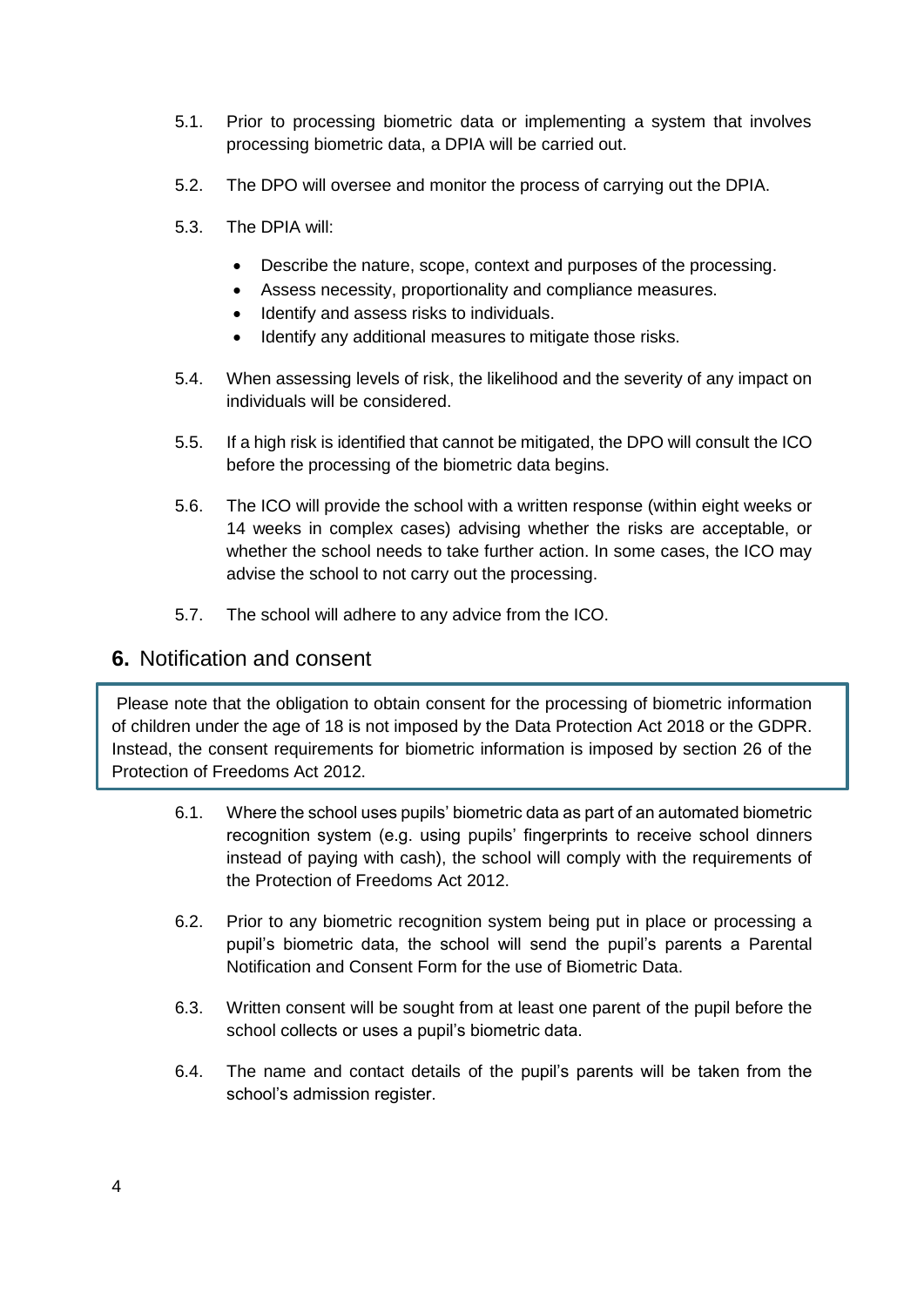- 6.5. Where the name of only one parent is included on the admissions register, the headteacher will consider whether any reasonable steps can or should be taken to ascertain the details of the other parent.
- 6.6. The school does not need to notify a particular parent or seek their consent if it is satisfied that:
	- The parent cannot be found, e.g. their whereabouts or identity is not known.
	- The parent lacks the mental capacity to object or consent.
	- The welfare of the pupil requires that a particular parent is not contacted, e.g. where a pupil has been separated from an abusive parent who must not be informed of the pupil's whereabouts.
	- It is otherwise not reasonably practicable for a particular parent to be notified or for their consent to be obtained.
- 6.7. Where neither parent of a pupil can be notified for any of the reasons set out in 6.6, consent will be sought from the following individuals or agencies as appropriate:
	- If a pupil is being 'looked after' by the LA or is accommodated or maintained by a voluntary organisation, the LA or voluntary organisation will be notified and their written consent obtained.
	- If the above does not apply, then notification will be sent to all those caring for the pupil and written consent will be obtained from at least one carer before the pupil's biometric data can be processed.
- 6.8. Notification sent to parents and other appropriate individuals or agencies will include information regarding the following:
	- Details about the type of biometric information to be taken
	- How the data will be used
	- The parent's and the pupil's right to refuse or withdraw their consent
	- The school's duty to provide reasonable alternative arrangements for those pupils whose information cannot be processed
- 6.9. The school will not process the biometric data of a pupil under the age of 18 in the following circumstances:
	- The pupil (verbally or non-verbally) objects or refuses to participate in the processing of their biometric data
	- No parent or carer has consented in writing to the processing
	- A parent has objected in writing to such processing, even if another parent has given written consent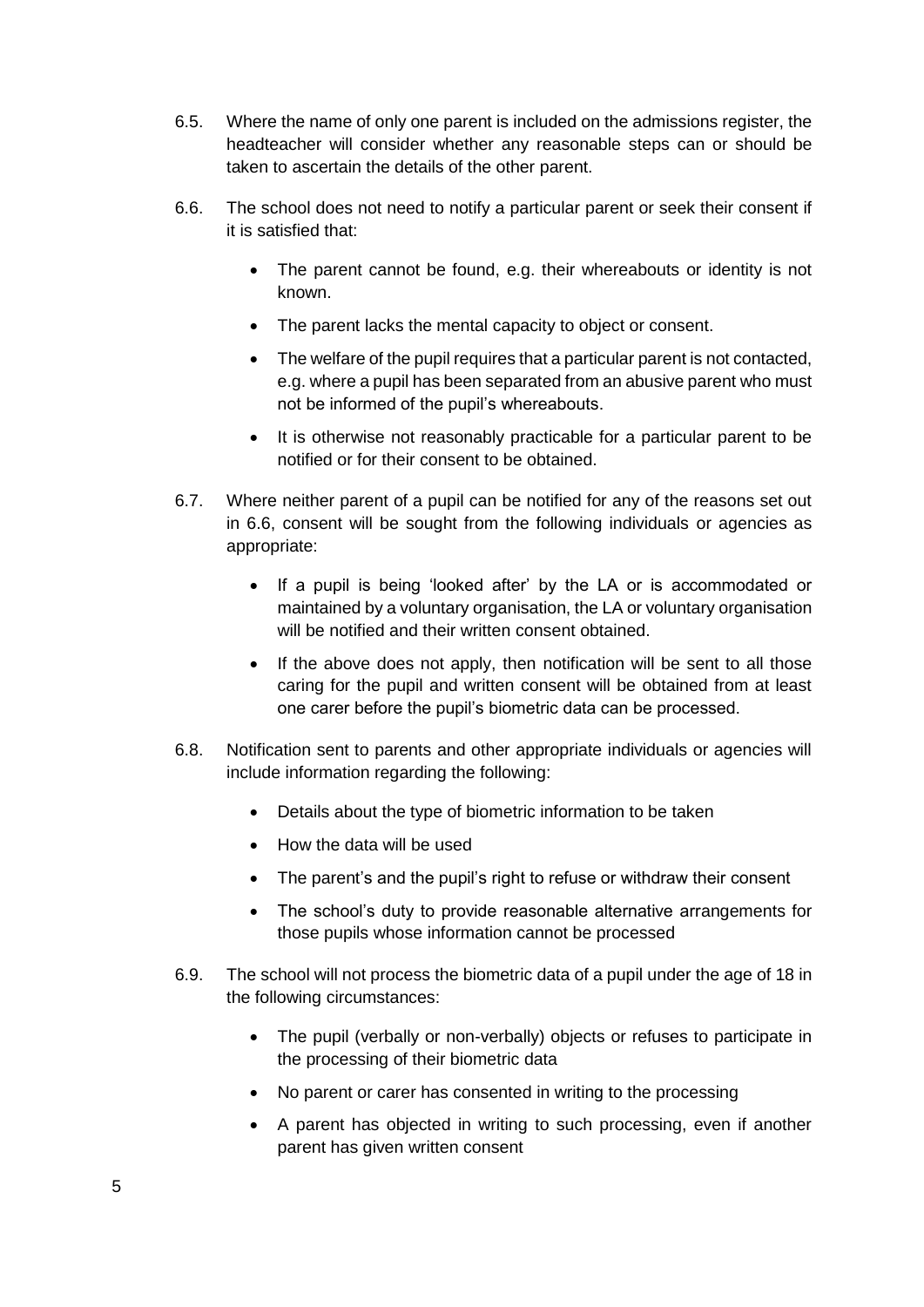- 6.10. Parents and pupils can object to participation in the school's biometric system(s) or withdraw their consent at any time. Where this happens, any biometric data relating to the pupil that has already been captured will be deleted.
- 6.11. If a pupil objects or refuses to participate, or to continue to participate, in activities that involve the processing of their biometric data, the school will ensure that the pupil's biometric data is not taken or used as part of a biometric recognition system, irrespective of any consent given by the pupil's parent(s).
- 6.12. Pupils will be informed that they can object or refuse to allow their biometric data to be collected and used via a letter.
- 6.13. Where staff members or other adults use the school's biometric system(s), consent will be obtained from them before they use the system.
- 6.14. Staff and other adults can object to taking part in the school's biometric system(s) and can withdraw their consent at any time. Where this happens, any biometric data relating to the individual that has already been captured will be deleted.
- 6.15. Alternative arrangements will be provided to any individual that does not consent to take part in the school's biometric system(s), in line with [section 7](#page-7-0) of this policy.

#### <span id="page-7-0"></span>**7.** Alternative arrangements

- 7.1. Parents, pupils, staff members and other relevant adults have the right to not take part in the school's biometric system(s).
- 7.2. Where an individual objects to taking part in the school's biometric system(s), reasonable alternative arrangements will be provided that allow the individual to access the relevant service, e.g. where a biometric system uses pupil's fingerprints to pay for school meals, the pupil will be able to use cash for the transaction instead.
- 7.3. Alternative arrangements will not put the individual at any disadvantage or create difficulty in accessing the relevant service, or result in any additional burden being placed on the individual (and the pupil's parents, where relevant).

#### <span id="page-7-1"></span>**8.** Data retention

- 8.1. Biometric data will be managed and retained in line with the school's Records Management Policy.
- 8.2. If an individual (or a pupil's parent, where relevant) withdraws their consent for their/their child's biometric data to be processed, it will be erased from the school's system.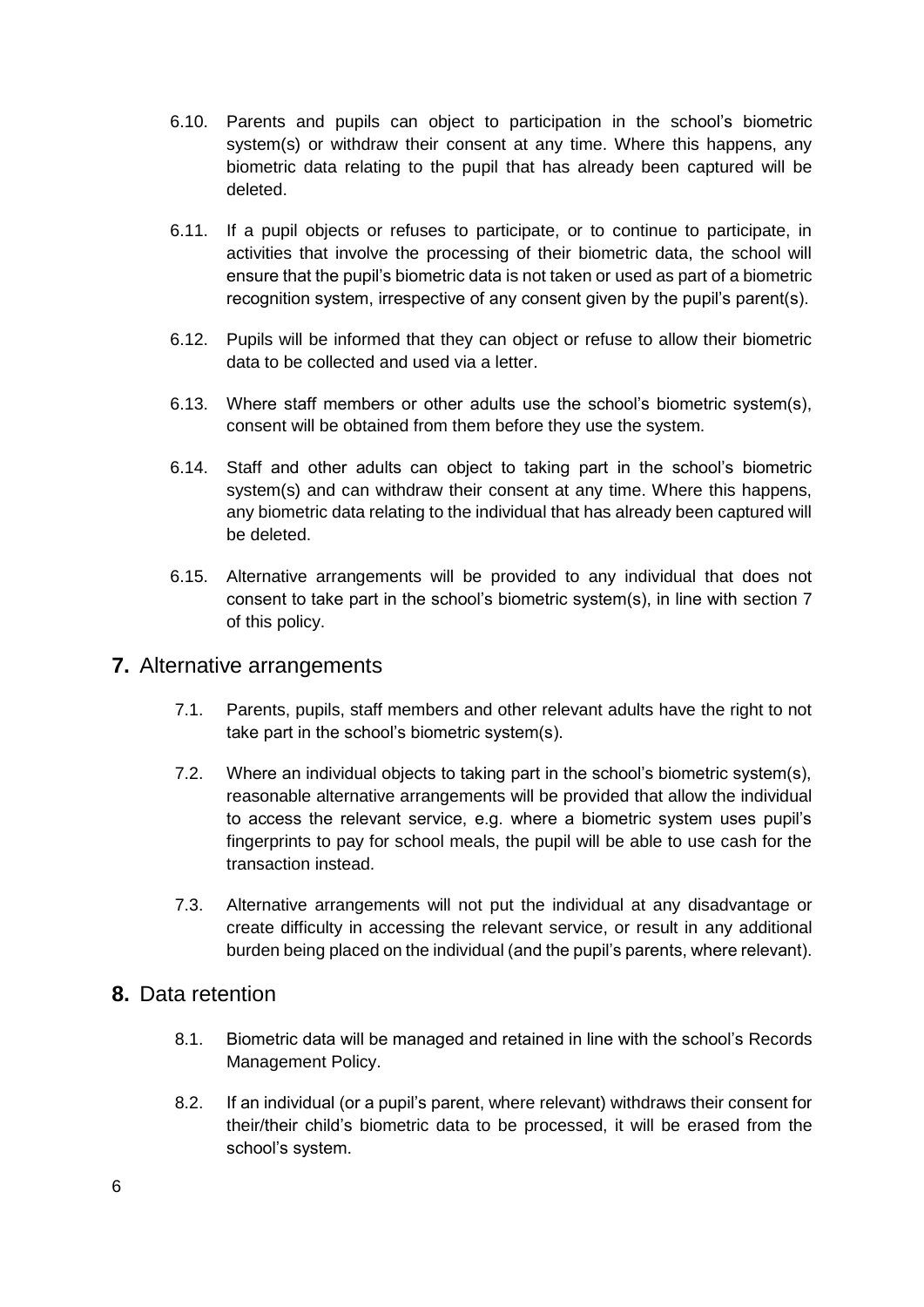#### <span id="page-8-0"></span>**9.** Breaches

- 9.1. There are appropriate and robust security measures in place to protect the biometric data held by the school. These measures are detailed in the school's Data and E-Security Breach Prevention and Management Plan.
- 9.2. Any breach to the school's biometric system(s) will be dealt with in accordance with the Data and E-Security Breach Prevention and Management Plan.

#### <span id="page-8-1"></span>**10.** Monitoring and review

- 10.1. The governing board will review this policy on an annual basis.
- 10.2. The next scheduled review date for this policy is date.
- 10.3. Any changes made to this policy will be communicated to all staff, parents and pupils.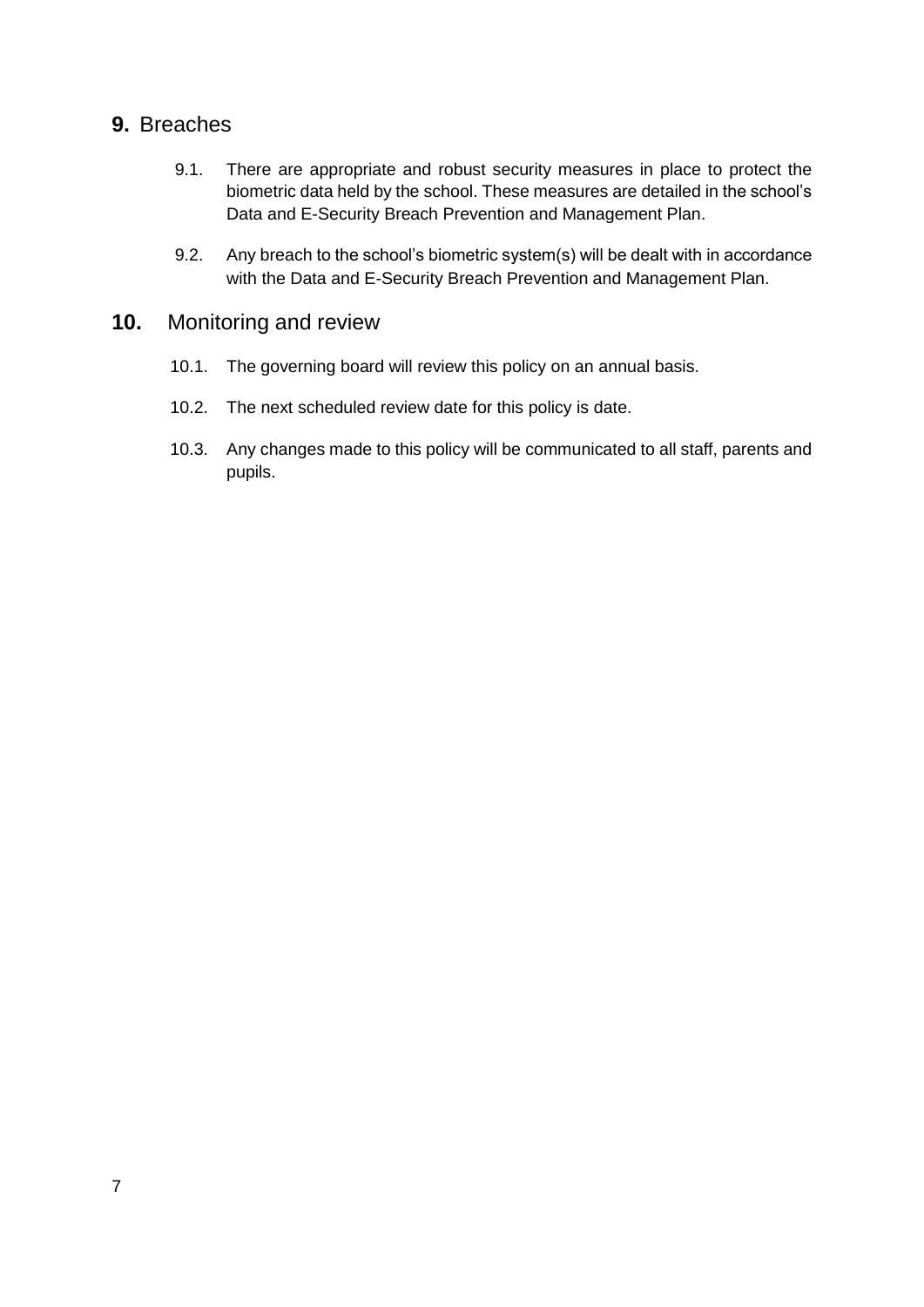### <span id="page-9-0"></span>Parental Notification and Consent Form for the use of Biometric Data

[The following is suggested text for a notification letter and consent form to parents. You should adapt this text considering your school's specific biometric system(s).]

> Address line one Address line two Town **County** Postcode **Date**

RE: Notification of intention to process pupils' biometric information and consent form

Dear name of parent,

I am writing to notify you of the school's wishes to use information about your child as part of an automated (i.e. electronically-operated) recognition system. The purpose of this system is to [specify what the purpose of the system is, e.g. to facilitate catering transactions to be made using pupils' fingerprints instead of by using cash].

The information from your child that we wish to use is referred to as 'biometric information'.

Biometric information and how it will be used

Biometric information is information about a person's physical or behavioural characteristics that can be used to identify them, e.g. their fingerprint. The school would like to collect and use the following biometric information from your child:

• [Specify the biometric information you want to collect and process]

The school would like to use this information for the purpose of providing your child with [specify the purpose of using the information, e.g. so the child can pay for their school meal using their fingerprint].

The information will be used as part of an automated biometric recognition system. This system will take measurements of the biometric information specified above and convert these measurements into a template to be stored on the system. An image of your child's biometric information is not stored. The template (i.e. the measurements taken from your child) will be used to permit your child to access services.

The law places specific requirements on schools when using personal information, such as biometric information, about pupils for the purposes of an automated biometric recognition system. For example:

- The school will not use the information for any purpose other than those for which it was originally obtained and made known to the parent(s) (i.e. as stated above).
- The school will ensure that the information is stored securely.
- The school will tell you what it intends to do with the information.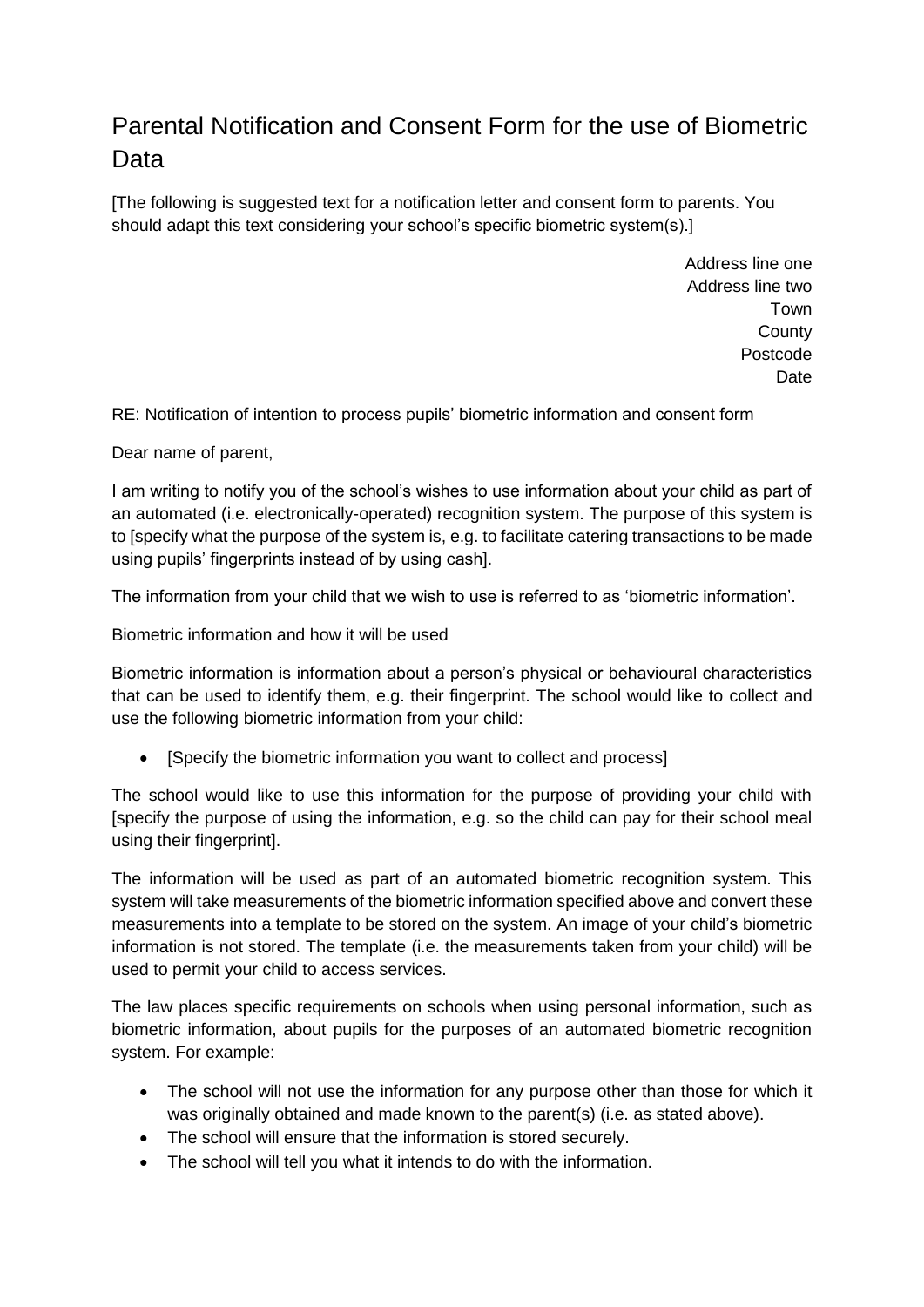Unless the law allows it, the school will not disclose personal information to another person or body.

Please note, the school has to share the information with the following bodies:

 [Specify any third party with which the information is to be shared, e.g. the supplier of the biometric system]

This is necessary in order to [specify why is needs to be disclosed to the third party].

Providing your consent/objecting to the use of biometric data

Under the Protection of Freedoms Act 2012, we are required to notify each parent of a child and obtain the written consent of at least one parent before being able to use a child's biometric information for an automated system.

Consent given by one parent will be overridden if the other parent objects in writing to the use of their child's biometric information. Similarly, if your child objects to the use of their biometric information, the school cannot collect or use the information for inclusion on the automated recognition system.

You can also object to the proposed processing of your child's biometric information at any time or withdraw any consent you have previously given. Please note that you must make any consent, withdrawal of consent or objection in writing.

Even if you have given your consent, your child can object or refuse at any time to their biometric information being collected and used – their objection does not need to be in writing. We would appreciate if you could discuss this with your child and explain to them that they can object if they want to.

The school is happy to answer any questions you or your child may have – please contact name of staff member on contact details with any questions.

If you do not wish for your child's biometric information to be used by the school, or your child objects to such processing, the school will provide reasonable alternative arrangements for pupils who are not going to use the automated system to [insert relevant service, e.g. pay for school meals].

Please note that, when your child leaves the school or ceases to use the biometric system, their biometric information will be securely erased in line with the school's Records Management Policy.

Please complete the form below to confirm if you do or do not consent to the collection and use of your child's biometric information and return it to the school office by date.

| Kind regards, |  |  |
|---------------|--|--|
| Name          |  |  |
| Job role      |  |  |
| .             |  |  |
| $\mathbf{1}$  |  |  |